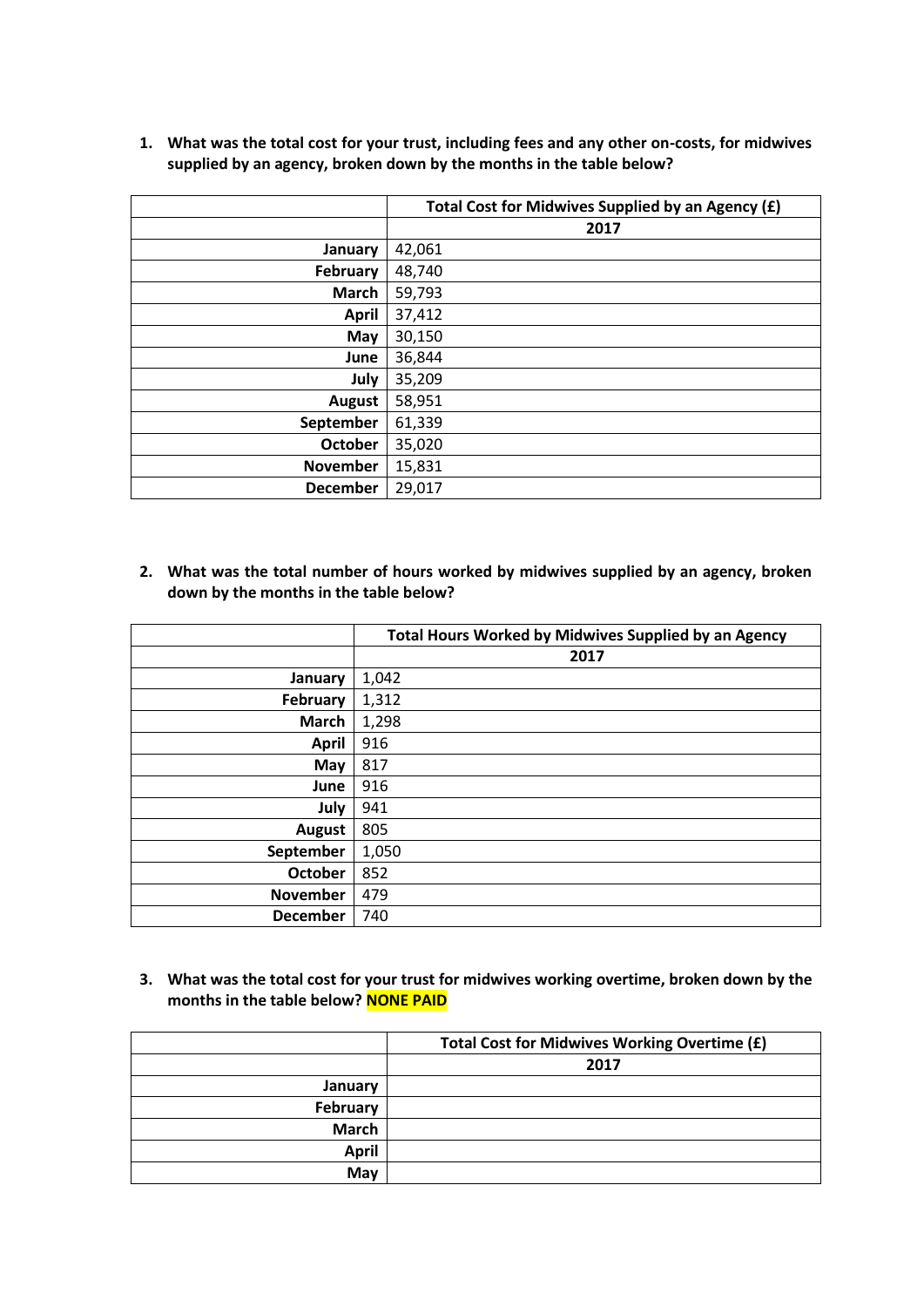| June            |  |
|-----------------|--|
| July            |  |
| <b>August</b>   |  |
| September       |  |
| October         |  |
| November        |  |
| <b>December</b> |  |

**4. What was the total number of hours worked by midwives working overtime, broken down by the months in the table below? SEE QUESTION 3**

|                 | <b>Total Hours Worked by Midwives Working Overtime</b> |
|-----------------|--------------------------------------------------------|
|                 | 2017                                                   |
| January         |                                                        |
| February        |                                                        |
| <b>March</b>    |                                                        |
| <b>April</b>    |                                                        |
| May             |                                                        |
| June            |                                                        |
| July            |                                                        |
| <b>August</b>   |                                                        |
| September       |                                                        |
| <b>October</b>  |                                                        |
| <b>November</b> |                                                        |
| <b>December</b> |                                                        |

**5. What was the total cost for your trust, for midwives supplied by the bank, broken down by the months in the table below?**

|                 | Total Cost for Midwives Supplied by the Bank (£) |
|-----------------|--------------------------------------------------|
|                 | 2017                                             |
| January         | 35,537                                           |
| February        | 61,633                                           |
| <b>March</b>    | 86,547                                           |
| <b>April</b>    | 57,525                                           |
| May             | 63,497                                           |
| June            | 81,021                                           |
| July            | 50,521                                           |
| <b>August</b>   | 91,281                                           |
| September       | 90,562                                           |
| <b>October</b>  | 70,025                                           |
| <b>November</b> | 79,771                                           |
| December        | 85,725                                           |

**6. What was the total number of hours worked by midwives supplied by the bank, broken down by the months in the table below?**